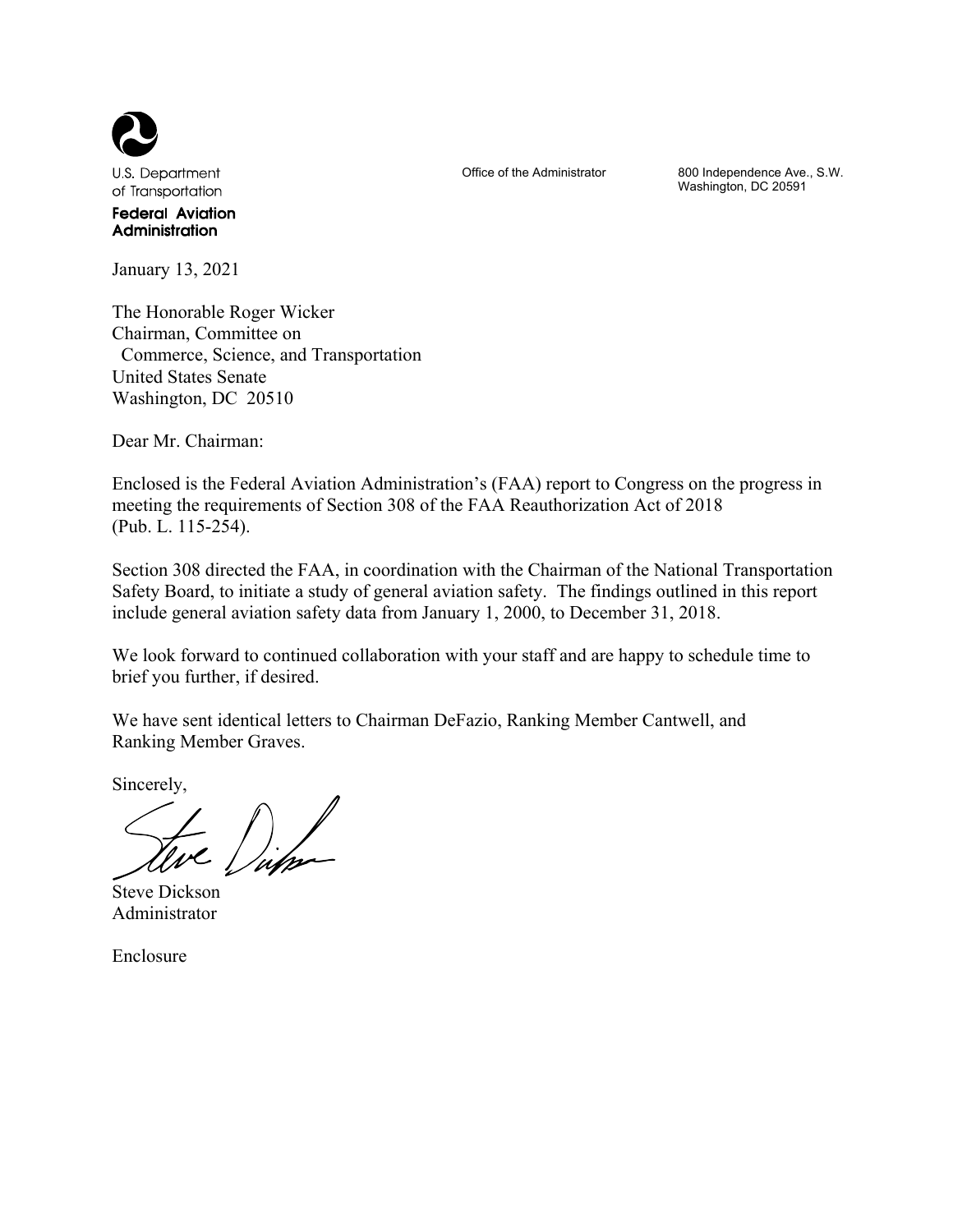

**Federal Aviation** Administration

January 13, 2021

The Honorable Peter A. DeFazio Chairman, Committee on Transportation and Infrastructure House of Representatives Washington, DC 20515

Dear Mr. Chairman:

Enclosed is the Federal Aviation Administration's (FAA) report to Congress on the progress in meeting the requirements of Section 308 of the FAA Reauthorization Act of 2018 (Pub. L. 115-254).

Section 308 directed the FAA, in coordination with the Chairman of the National Transportation Safety Board, to initiate a study of general aviation safety. The findings outlined in this report include general aviation safety data from January 1, 2000, to December 31, 2018.

We look forward to continued collaboration with your staff and are happy to schedule time to brief you further, if desired.

We have sent identical letters to Chairman Wicker, Ranking Member Cantwell, and Ranking Member Graves.

Sincerely,

Steve Dickson Administrator

Enclosure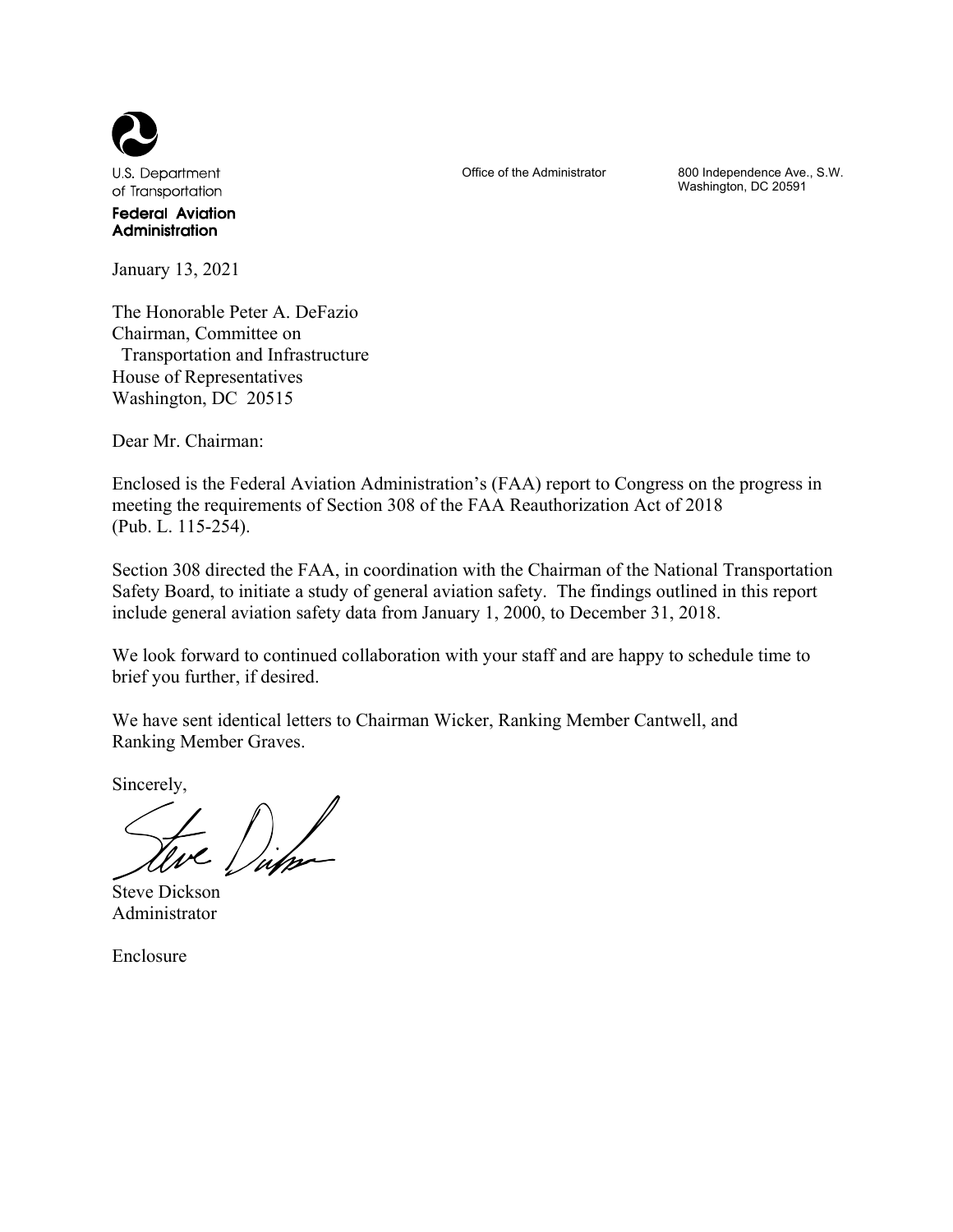

**Federal Aviation** Administration

January 13, 2021

The Honorable Maria Cantwell Committee on Commerce, Science, and Transportation United States Senate Washington, DC 20510

Dear Ranking Member Cantwell:

Enclosed is the Federal Aviation Administration's (FAA) report to Congress on the progress in meeting the requirements of Section 308 of the FAA Reauthorization Act of 2018 (Pub. L. 115-254).

Section 308 directed the FAA, in coordination with the Chairman of the National Transportation Safety Board, to initiate a study of general aviation safety. The findings outlined in this report include general aviation safety data from January 1, 2000, to December 31, 2018.

We look forward to continued collaboration with your staff and are happy to schedule time to brief you further, if desired.

We have sent identical letters to Chairman Wicker, Chairman DeFazio, and Ranking Member Graves.

Sincerely,

Steve Dickson Administrator

Enclosure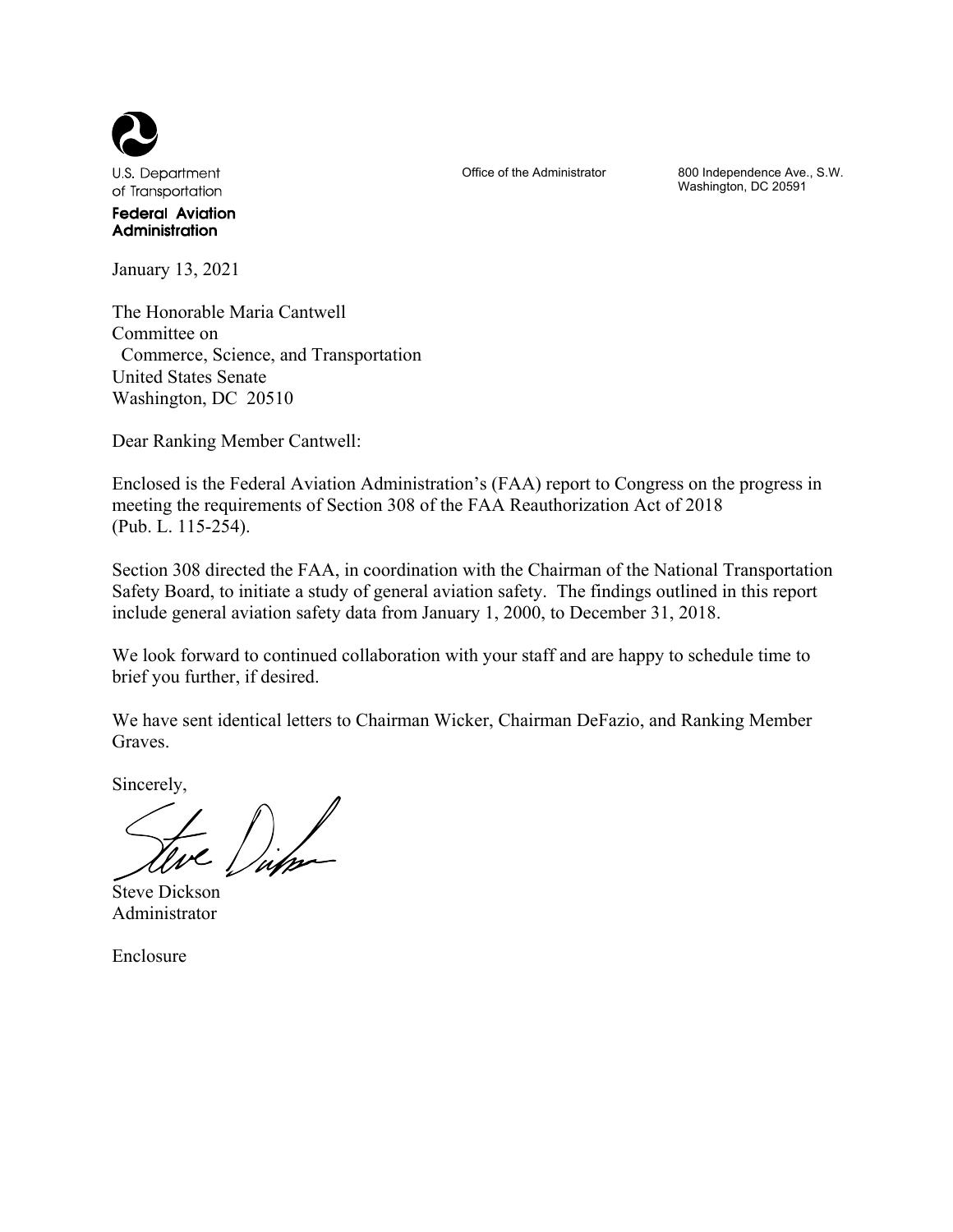

**Federal Aviation** Administration

January 13, 2021

The Honorable Sam Graves Committee on Transportation and Infrastructure House of Representatives Washington, DC 20515

Dear Ranking Member Graves:

Enclosed is the Federal Aviation Administration's (FAA) report to Congress on the progress in meeting the requirements of Section 308 of the FAA Reauthorization Act of 2018 (Pub. L. 115-254).

Section 308 directed the FAA, in coordination with the Chairman of the National Transportation Safety Board, to initiate a study of general aviation safety. The findings outlined in this report include general aviation safety data from January 1, 2000, to December 31, 2018.

We look forward to continued collaboration with your staff and are happy to schedule time to brief you further, if desired.

We have sent identical letters to Chairman Wicker, Chairman DeFazio, and Ranking Member Cantwell.

Sincerely,

Steve Dickson Administrator

Enclosure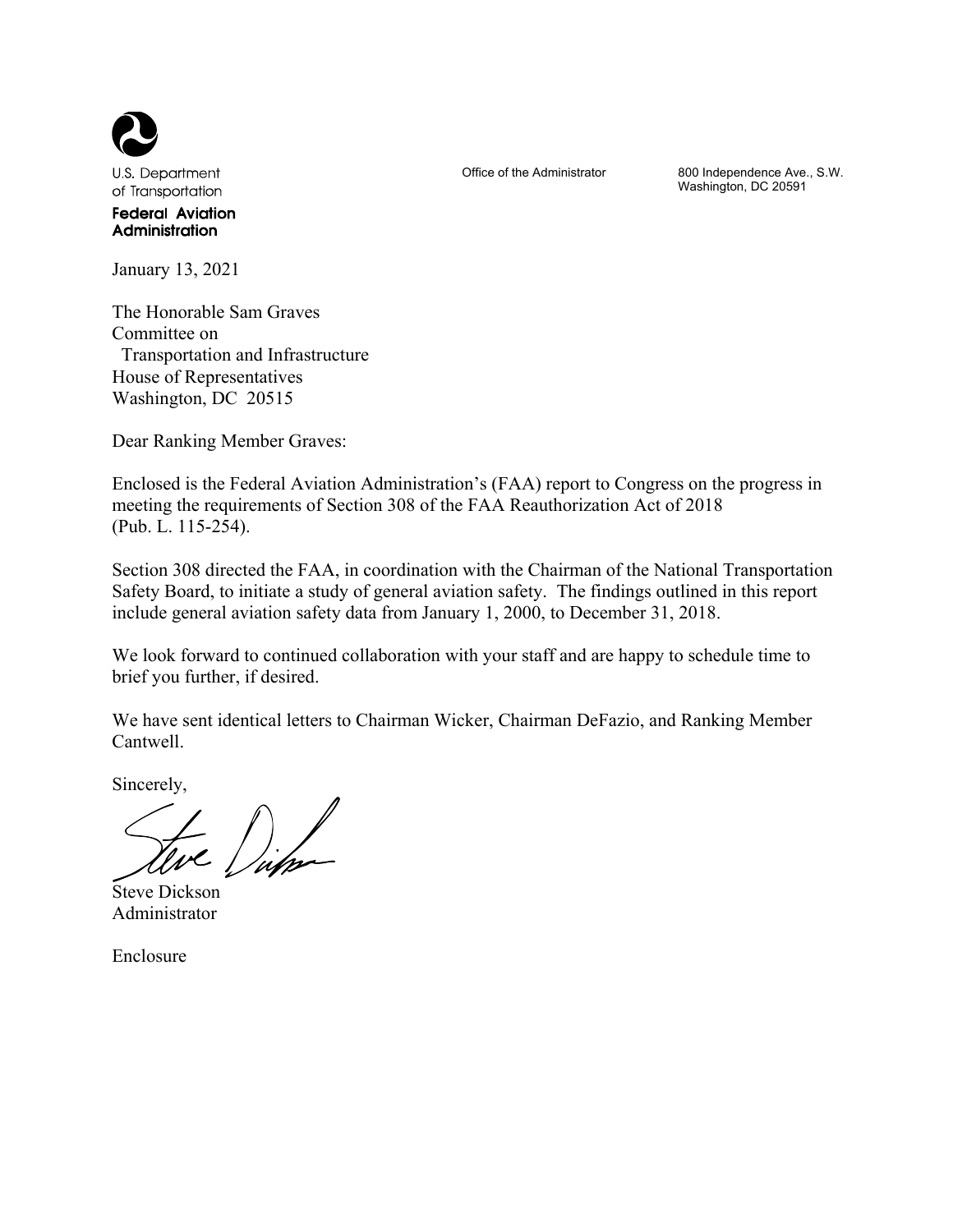

**FAA Aviation Safety**

# **REPORT TO CONGRESS:**

# **Federal Aviation Administration and National Transportation Safety Board Review of General Aviation Safety**

**FAA Reauthorization Act of 2018 (Pub. L. No. 115-254) – Section 308**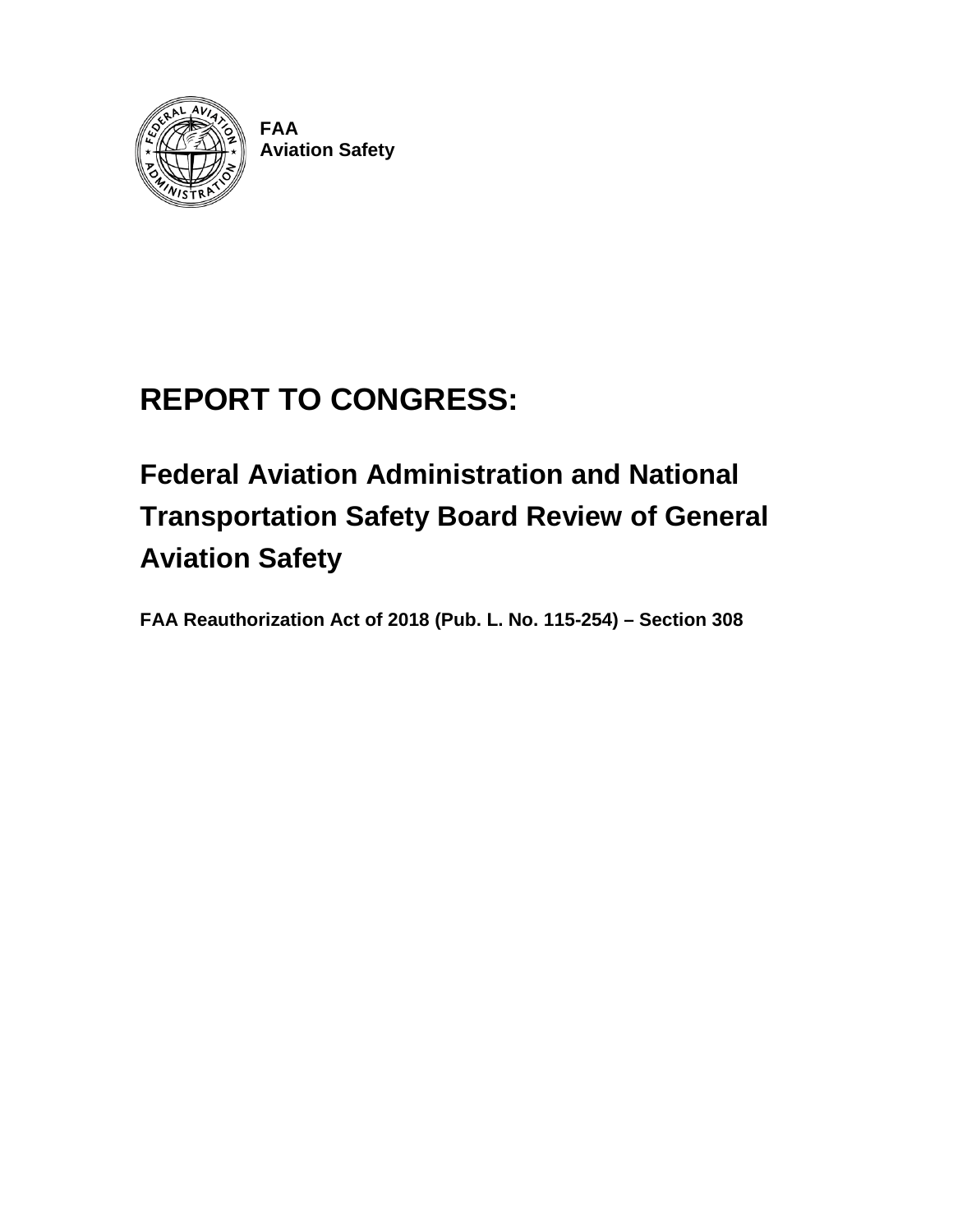## <span id="page-5-0"></span>**EXECUTIVE SUMMARY**

The Federal Aviation Administration (FAA) submits this report in response to Section 308 of the FAA Reauthorization Act of 2018 (Pub. L. 115-254), which requires the FAA, in coordination with the Chairman of the National Transportation Safety Board (NTSB), to conduct a study of general aviation safety and make such recommendations as the FAA considers necessary to address general aviation safety. This report describes the FAA and the NTSB activities in response to this directive. The findings outlined in this report include general aviation safety data from January 1, 2000 to December 31, 2018, including:

- Number of general aviation accidents
- Number of injuries and fatalities
- Number of accidents investigated by the NTSB and the FAA
- Findings and probable causes of general aviation accidents

The FAA continuously reviews every open NTSB Safety Recommendation, including those safety recommendations involving general aviation, to determine the FAA's response.

This report also includes an assessment of the most common general aviation safety issues, as well as the total costs to the Federal Government to conduct investigations for general aviation accidents over the last ten years.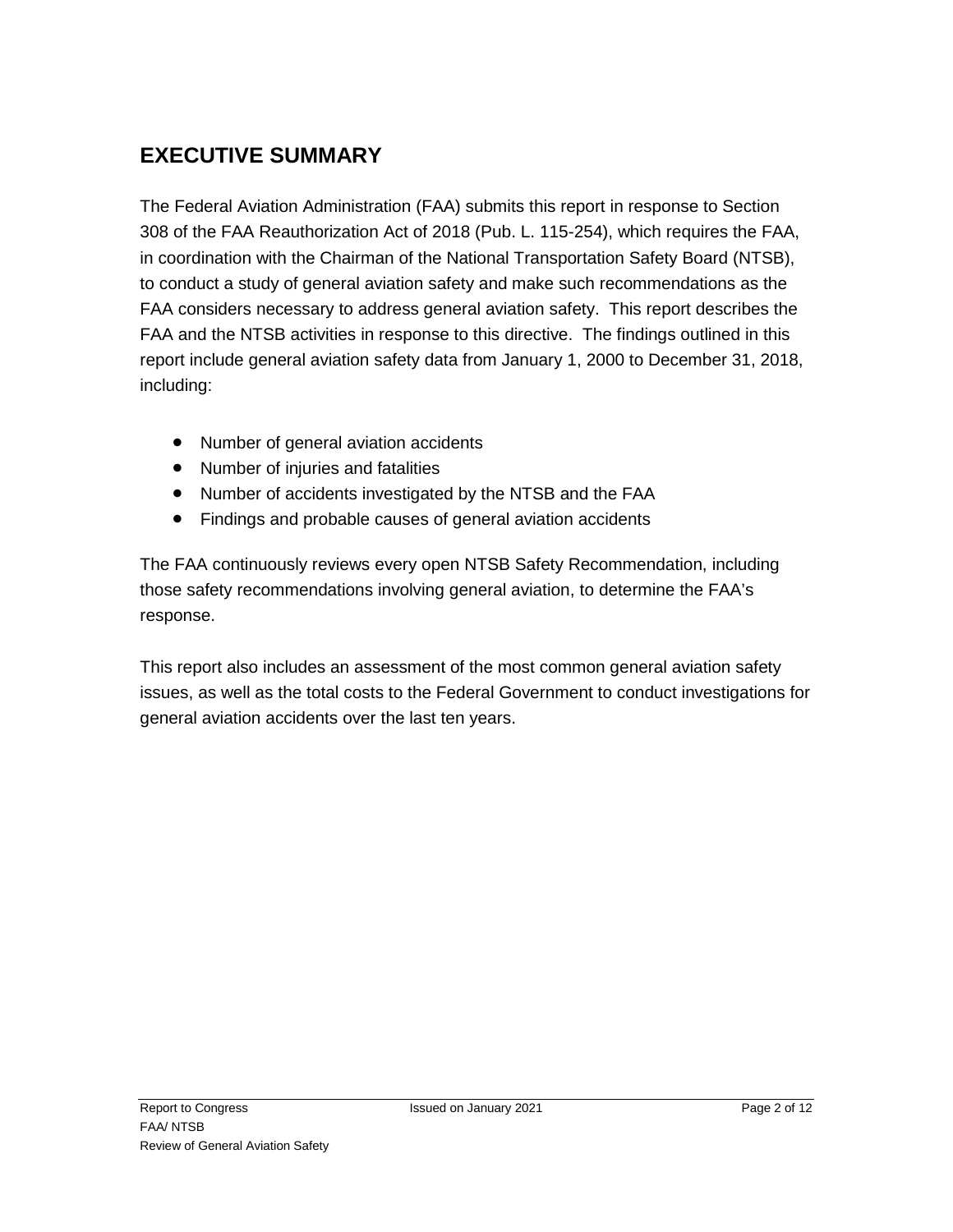## **TABLE OF CONTENTS**

| Review of NTSB Safety Recommendations for General Aviation Accidents8 |  |
|-----------------------------------------------------------------------|--|
| Status of NTSB Safety Recommendations for General Aviation Accidents8 |  |
|                                                                       |  |
| Costs of Conducting Investigations of General Aviation Accidents 10   |  |
| Working with General Aviation Community for Increased Safety 11       |  |
|                                                                       |  |

### **List of Tables**

| TABLE 2: Most Common Accident Occurrences for General Aviation Accidents5       |  |
|---------------------------------------------------------------------------------|--|
| TABLE 3: Most Common Accident Occurrences for Fatal General Aviation Accidents6 |  |
|                                                                                 |  |
| TABLE 5: Most Common Factors for Fatal General Aviation Accidents               |  |
|                                                                                 |  |
|                                                                                 |  |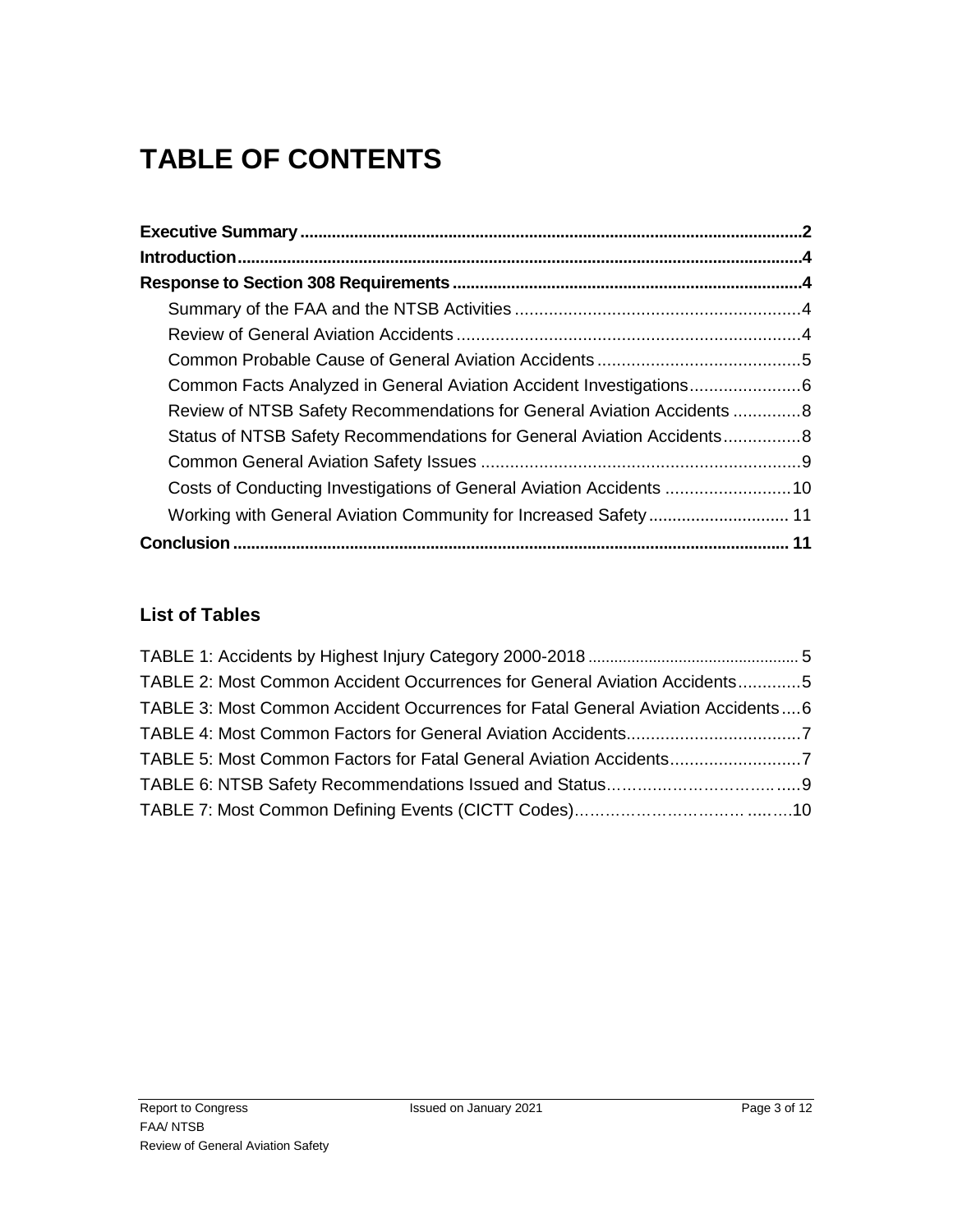## <span id="page-7-0"></span>**INTRODUCTION**

The FAA submits this report in response to Section 308 of the FAA Reauthorization Act of 2018 (Pub. L. 115-254), which requires the FAA to submit to the appropriate committees of Congress a report on the results of the study of general aviation safety and provide such recommendations as the FAA considers necessary, developed in coordination with the Chairman of the NTSB. In this report, the term "general aviation" is used to describe aircraft operation for personal, recreational, or other noncommercial purposes.

## <span id="page-7-1"></span>**RESPONSE TO SECTION 308 REQUIREMENTS**

The following subsections address the requirements specified under Section 308 of the FAA Reauthorization Act of 2018 (Pub. L. 115-254).

## <span id="page-7-2"></span>Summary of the FAA and the NTSB Activities

In response to Section 308 of the FAA Reauthorization Act of 2018, the FAA's Office of Accident Investigation and Prevention (AVP) and the NTSB held a kick-off meeting on October 31, 2018 to begin the joint review of general aviation safety. AVP and NTSB subject experts held four in-person meetings between November 2018 and March 2020. Additionally, the review of data and safety analysis within each organization continued during this time to support the mandate directed by Congress. The areas discussed during these FAA/NTSB meetings included the following topics, among others:

- Number of general aviation accidents
- Number of injuries and fatalities
- Number of accidents investigated by the NTSB and the FAA
- Findings and probable causes of general aviation accidents

The findings of the FAA and the NTSB joint review of general aviation safety are detailed in the subsections below.

## <span id="page-7-3"></span>Review of General Aviation Accidents

The FAA and the NTSB conducted a review of all general aviation accidents from January 1, 2000, to December 31, 2018. This review showed there were 18,481 general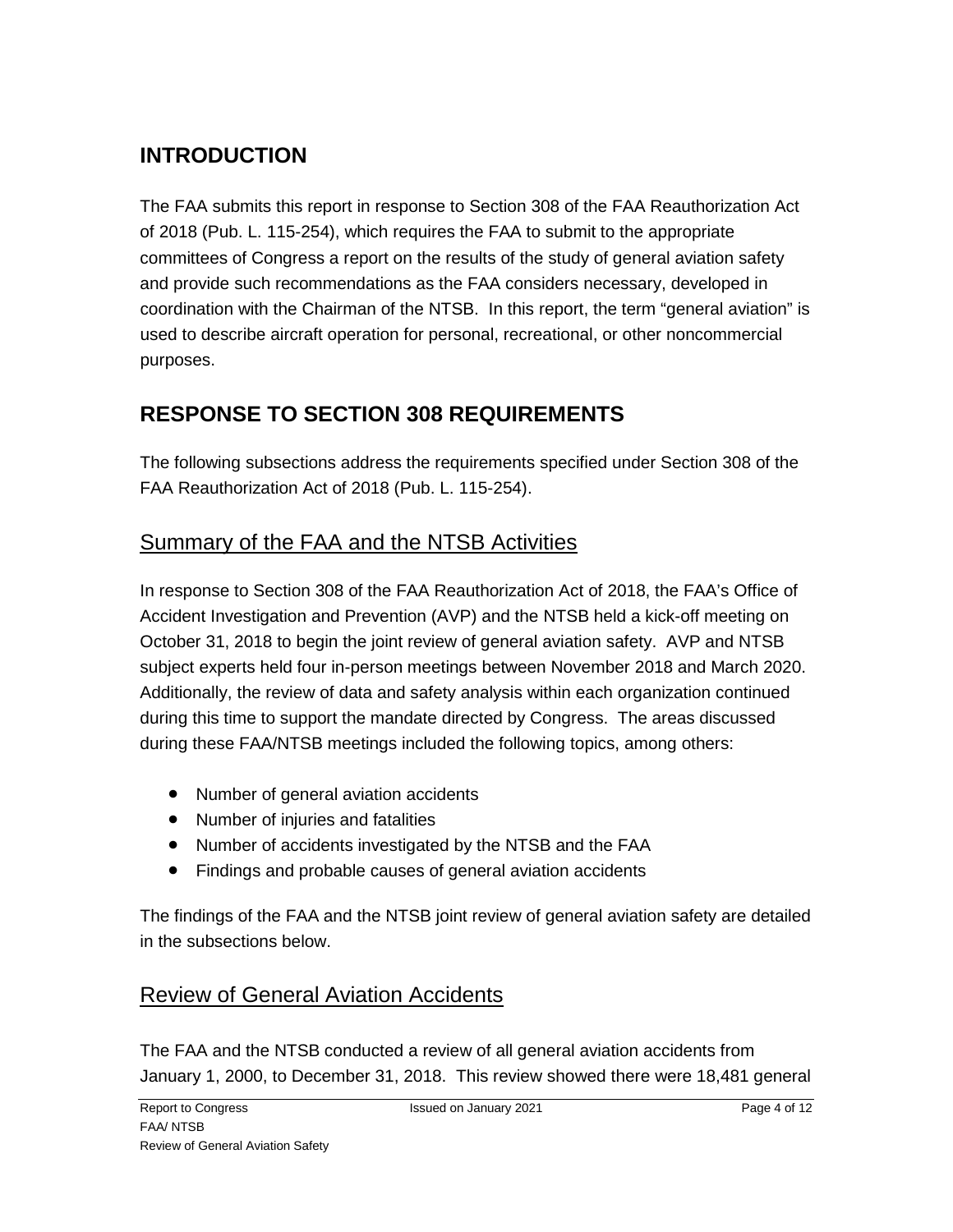aviation accidents that involved 18,613 aircraft. The number of injuries, including with respect to both occupants of aircraft and individuals on the ground, as a result of such accidents are broken down in table 1.

In determining the highest injury severity, every person involved in the accident is considered. If there are one or more fatal injuries, the injury severity of the accident is considered fatal. If there are one or more serious injuries but no fatal injuries, the injury severity of the accident is considered serious. If there are one or more minor injuries but no fatal or serious injuries, the injury severity of the accident is considered minor. If there are no fatal, serious, or minor injuries, the injury severity of the accident is considered none.

|                        | <b>FATAL</b> | <b>SERIOUS</b> | <b>MINOR</b> | <b>NONE</b> |
|------------------------|--------------|----------------|--------------|-------------|
| <b>TOTAL ACCIDENTS</b> | 3,647        | 2,136          | 2,892        | 9,795       |
| <b>TOTAL INJURIES</b>  | 6,199        | 3,271          | 4,913        | 17,938      |
| <b>GROUND INJURIES</b> | 37           | 53             | 75           |             |

#### TABLE 1: ACCIDENTS BY HIGHEST INJURY CATEGORY 2000-2018

The FAA and the NTSB conduct joint investigations on all accidents. Findings from accident investigations also assist the FAA with carrying out our responsibility to ensure continuous operational safety in the National Airspace System.

### <span id="page-8-0"></span>Common Probable Cause of General Aviation Accidents

Based on an assessment of the most common probable cause determinations issued for general aviation accidents since 2000, the five most common accident occurrences for all general aviation accidents can be seen on table 2.

TABLE 2: MOST COMMON ACCIDENT OCCURRENCES FOR GENERAL AVIATION **ACCIDENTS** 

| <b>TYPE</b>               |                                          |              |
|---------------------------|------------------------------------------|--------------|
| Loss of Control in Flight |                                          |              |
|                           | System Component Failure - (Powerplant); |              |
| Loss of Control on Ground |                                          |              |
| <b>Report to Congress</b> | Issued on January 2021                   | Page 5 of 12 |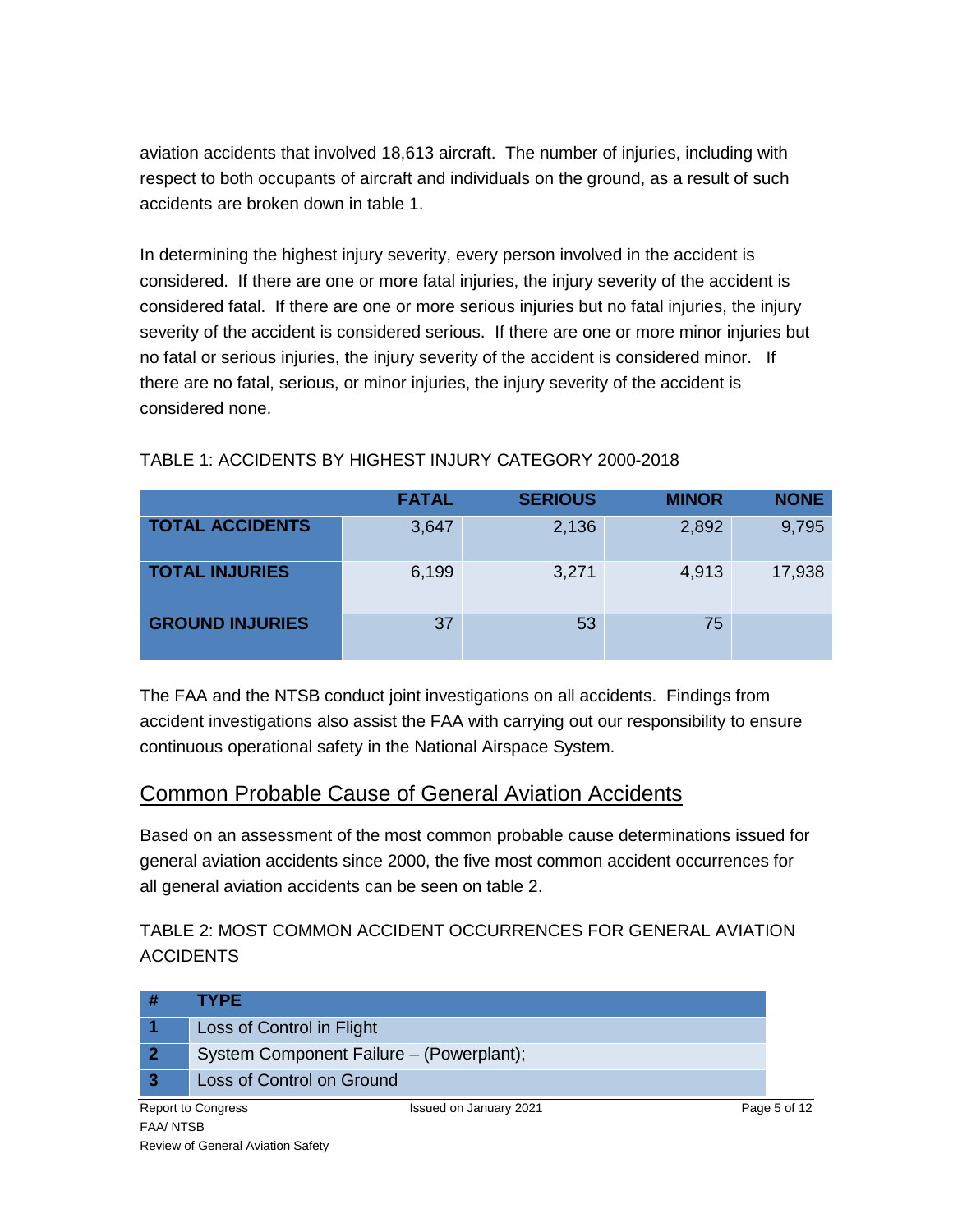**4** Abnormal Runway Contact (i.e., hard landings) **5** Fuel-related accidents

Combined, these occurrences account for approximately 72 percent of all general aviation accidents.

Furthermore, table 3 shows the five most common accident occurrences for fatal general aviation accidents.

TABLE 3: MOST COMMON ACCIDENT OCCURRENCES FOR FATAL GENERAL AVIATION ACCIDENTS

|   | <b>TYPE</b>                                               |
|---|-----------------------------------------------------------|
|   | Loss of Control in Flight                                 |
|   | System Component Failure - (Powerplant)                   |
| 3 | Controlled Flight into Terrain or Object                  |
|   | Unintended Flight in Instrument Meteorological Conditions |
|   | System Component Failure – (Non-Powerplant)               |

Combined, these occurrences account for approximately 75 percent of all fatal general accidents.

## <span id="page-9-0"></span>Common Facts Analyzed in General Aviation Accident Investigations

The NTSB determines the probable cause for all accidents the agency investigates. In addition to producing a written statement of probable cause in its accident reports, the NTSB uses a coding system<sup>[1](#page-9-1)</sup> to characterize causal findings in its database of aviation accidents for the purpose of aggregate analyses. Because most accidents result from a combination of multiple causal and contributing factors, the percentage of accidents resulting from a particular issue will sum to more than the total number of accidents, and when represented as percentages will sum to more than 100 percent.

In the NTSB coding system, the causes and findings can be summarized into broad categories of safety issue areas associated with the aircraft, personnel, environment,

<span id="page-9-1"></span> $1$  The NTSB Aviation Accident Database & Synopses can be found on the NTSB website: [https://www.ntsb.gov/\\_layouts/ntsb.aviation/index.aspx](https://www.ntsb.gov/_layouts/ntsb.aviation/index.aspx)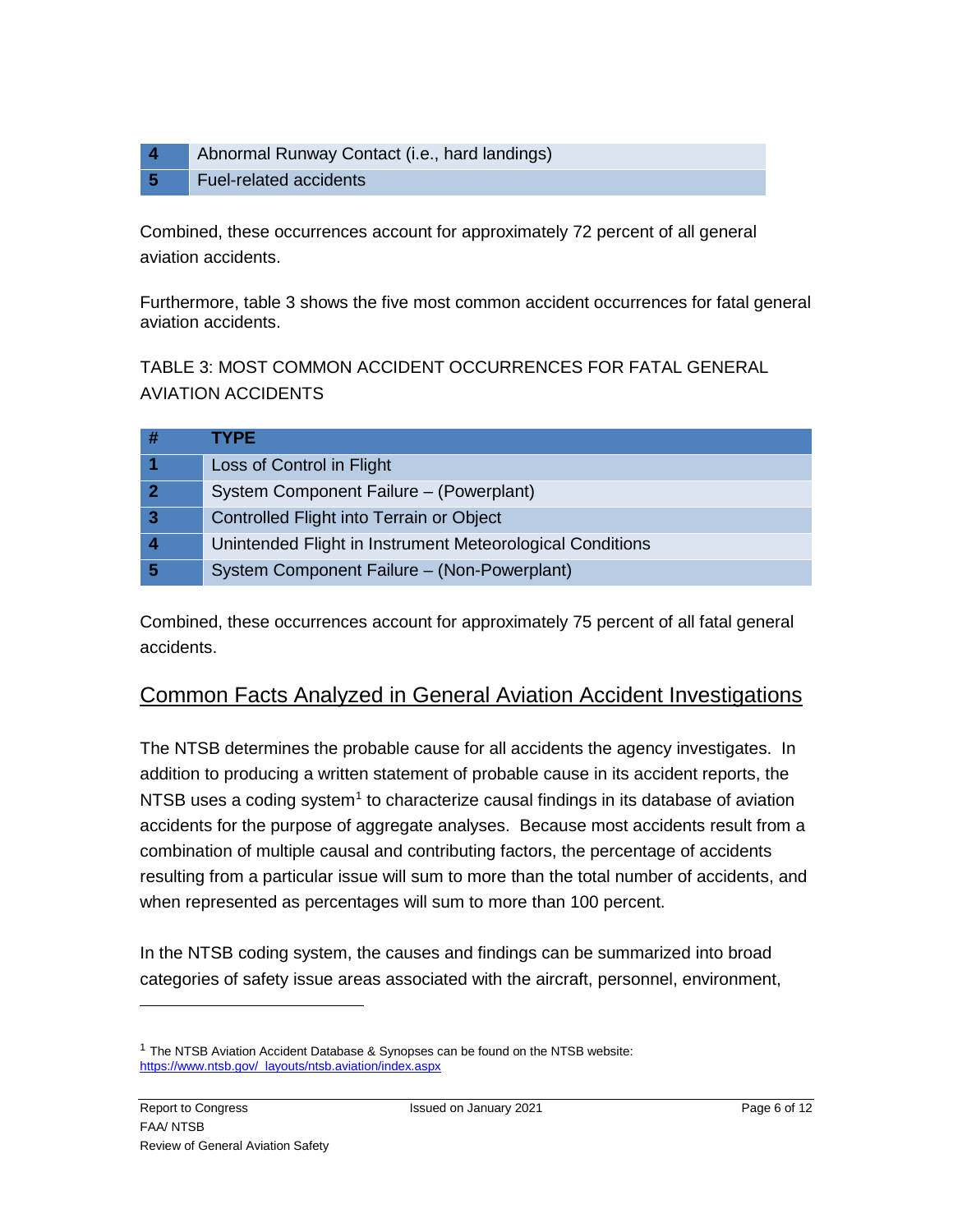and organizational factors.<sup>[2](#page-10-0)</sup> Using this categorization, table 4 shows the five issue areas most frequently cited as a causal or contributing factor for all general aviation accidents.

TABLE 4: MOST COMMON FACTORS FOR GENERAL AVIATION ACCIDENTS

| <b>TYPE</b>                                               | %  |
|-----------------------------------------------------------|----|
| <b>Personnel Task Performance</b>                         | 57 |
| <b>Aircraft Operation and Performance</b>                 | 53 |
| <b>Personnel Actions and Decisions</b>                    | 29 |
| <b>Use of Aircraft Systems</b>                            | 12 |
| <b>Environmental Issues Related to Weather Conditions</b> | 12 |

When limited to only fatal accidents, the distribution changes slightly. These changes are shown on table 5.

TABLE 5: MOST COMMON FACTORS FOR FATAL GENERAL AVIATION **ACCIDENTS** 

| <b>TYPE</b>                                                              | %  |
|--------------------------------------------------------------------------|----|
| <b>Aircraft Operation and Performance</b>                                | 60 |
| <b>Personnel Task Performance</b>                                        | 58 |
| <b>Personnel Actions and Decisions</b>                                   | 40 |
| Personnel Psychological Issues Related to Decision-Making<br>or Judgment | 18 |
| <b>Environmental Issues Related to Weather Conditions</b>                | 18 |

When taking all factors into consideration, the most common type analyzed by the FAA and the NTSB in the course of investigations of general aviation accidents since 2000 are issues that involve the pilot's control of the aircraft, and actions or decisions particularly related to weather.

Additionally, in coordination with the NTSB, the FAA collects and analyzes a variety of unique facts for each accident, covering such areas as history of flight, injuries,

<span id="page-10-0"></span> $2$  The NTSB determines the findings of an accident using a hierarchy of information. The top level is referred to as a finding category. In addition to the finding categories listed in the paragraph, there are finding subcategories for each of the finding categories. For personnel issues, it can be any person the NTSB believes contributed to the event (i.e., pilot, maintenance personnel, or flight crew). The personnel finding subcategories can include physical, experience/knowledge, miscellaneous, psychological, action/decision, and task performance.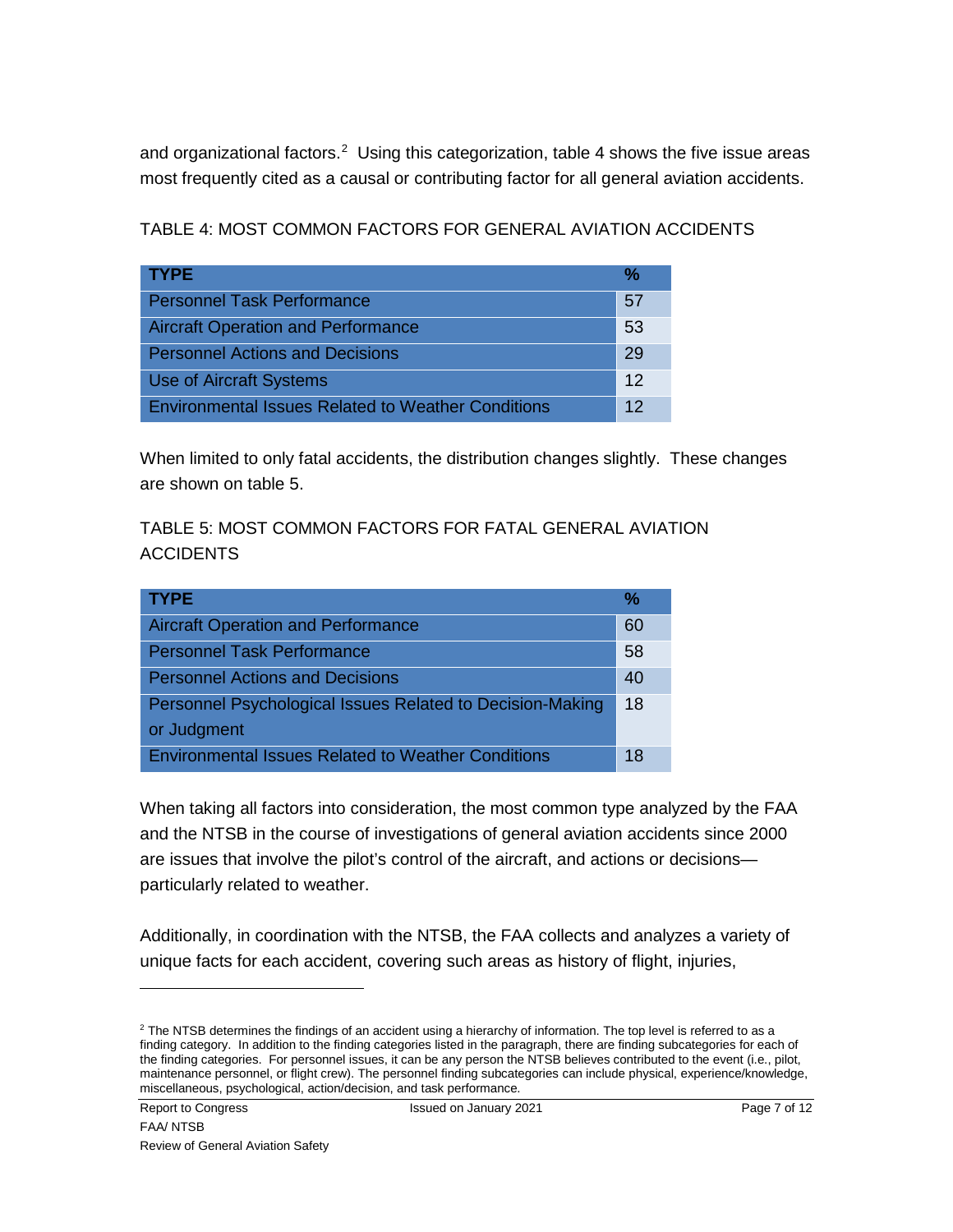aircraft/property damage, personnel, aircraft, weather, aids to navigation, communications, airport information, flight recorders, wreckage and impact information, medical and pathological information, survival aspects, and organizational and management information, among others. These unique facts for each accident were taken into account in the FAA and the NTSB's review to address the requirements under Section 308.

## <span id="page-11-0"></span>Review of NTSB Safety Recommendations for General Aviation Accidents

The FAA reviews every open NTSB Safety Recommendation on an annual basis to determine the FAA response, including those involving general aviation. The FAA review of the NTSB recommendations includes determining: 1) no change to FAA policy, 2) new FAA actions, or 3) the progress of previously discussed actions. While the NTSB and FAA work collaboratively toward enhancing aviation safety, the NTSB is free to recommend any measure possible for enhancement, while the FAA is bound by regulatory procedure to determine what is plausible under current authorities. Therefore, there will be some recommendations made by the NTSB that will have to be closed as unacceptable actions that the FAA is prohibited from performing. For recommendations that include FAA rulemaking, the FAA must follow the Administrative Procedure Act, Office of Management and Budget guidance, and related executive orders, such as Executive Order 13771, Reducing Regulation and Controlling Regulatory Cost. Where the FAA determines not to promulgate all or part of a rulemaking to meet a recommendation, the FAA may look to publish guidance, such as an advisory circular, special airworthiness information bulletin, safety alert for operators, information for operators, or Technical Standard Order to meet the intent of the recommendation.<sup>[3](#page-11-2)</sup>

## <span id="page-11-1"></span>Status of NTSB Safety Recommendations for General Aviation Accidents

Since 2000, the NTSB has issued 294 safety recommendations addressing issues related to non-commercial general aviation operations. The following table shows the resolution status of the recommendations as of September 2019. Of the 294

<span id="page-11-2"></span><sup>&</sup>lt;sup>3</sup> NTSB's Safety Recommendations Database contains information on recommendations, their current status, and correspondence with the recommendation request[: https://www.ntsb.gov/safety/safety](https://www.ntsb.gov/safety/safety-recs/_layouts/ntsb.recsearch/RecTabs.aspx)[recs/\\_layouts/ntsb.recsearch/RecTabs.aspx](https://www.ntsb.gov/safety/safety-recs/_layouts/ntsb.recsearch/RecTabs.aspx)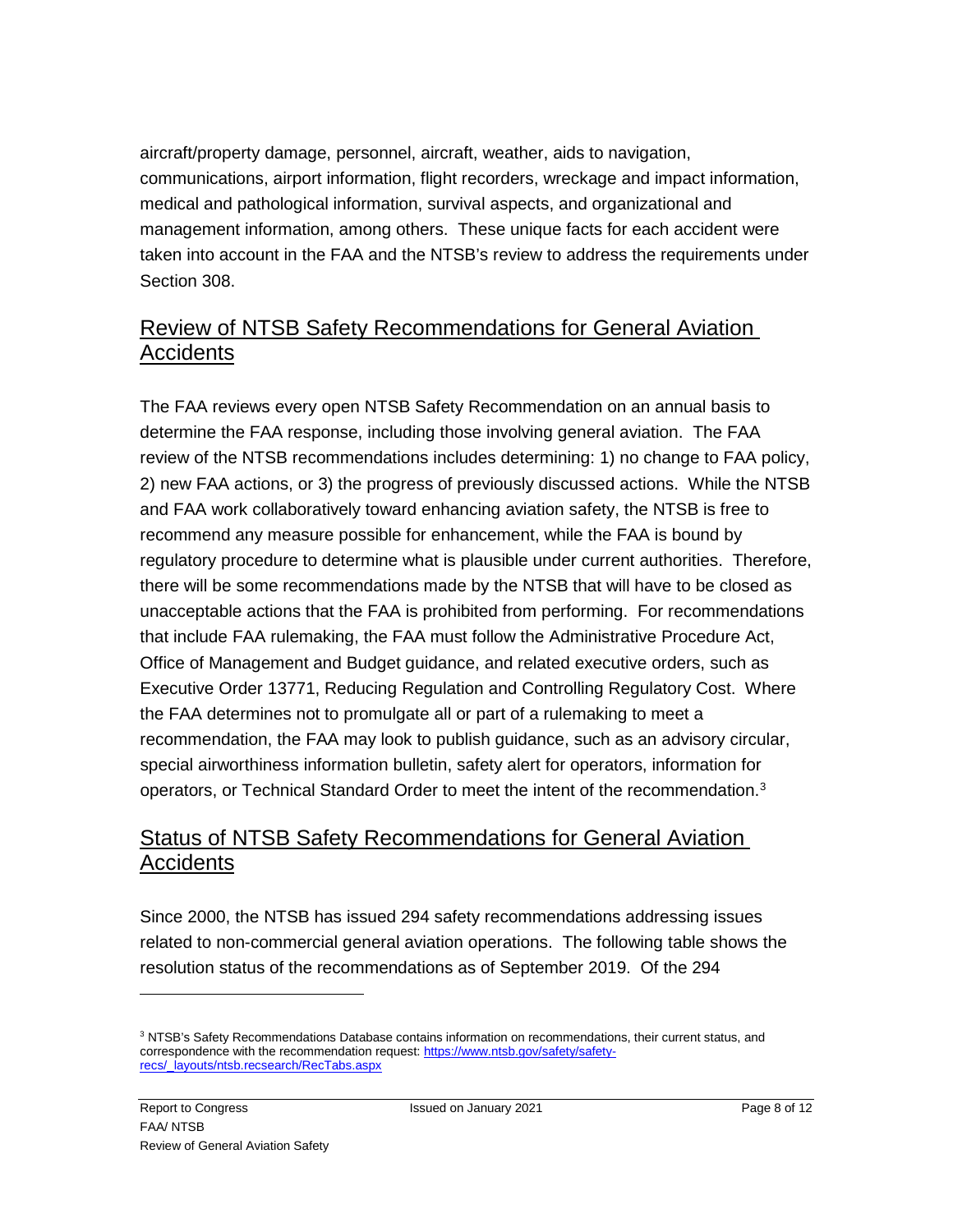recommendations, 231 have been closed, while 63 recommendations remain open, and are in the process of being addressed.

TABLE 6: NTSB SAFETY RECOMMENDATIONS ISSUED AND STATUS[4](#page-12-1)

| <b>STATUS</b>                      | <b>COUNT</b> |
|------------------------------------|--------------|
| Closed-Acceptable Action           | 125          |
| Closed—Acceptable Alternate Action | 24           |
| Closed-Exceeds Recommended         | 5            |
| Action                             |              |
| Closed-Reconsidered                | 12           |
| Closed-Superseded                  | 1            |
| Closed-Unacceptable Action         | 62           |
| Closed-Unacceptable                | 2            |
| Action/Superseded                  |              |
| Open-Acceptable Alternate Response | 5            |
| Open-Acceptable Response           | 52           |
| Open-Await Response                | 2            |
| Open-Unacceptable Response         | 4            |
| <b>Grand Total</b>                 | 294          |

### <span id="page-12-0"></span>Common General Aviation Safety Issues

For each of its aviation investigations, the NTSB generates a summary of the key occurrences in an accident event timeline. The accident event timeline is the best method to summarize the factual findings of the NTSB investigations. To represent that timeline, the NTSB uses a standardized coding structure developed by the International Civil Aviation Organization (ICAO) and the Commercial Aviation Safety Team (CAST), called the CAST/ICAO Common Taxonomy Team (CICITT) codes. The NTSB records the coded event timeline in its database of aviation accidents and selects one occurrence category from the accident timeline that best characterizes the accident type.

<span id="page-12-1"></span><sup>&</sup>lt;sup>4</sup> NTSB safety recommendations and status definitions can be found on the NTSB site: <https://www.ntsb.gov/safety/safety-recs/Pages/Status-Explanation.aspx>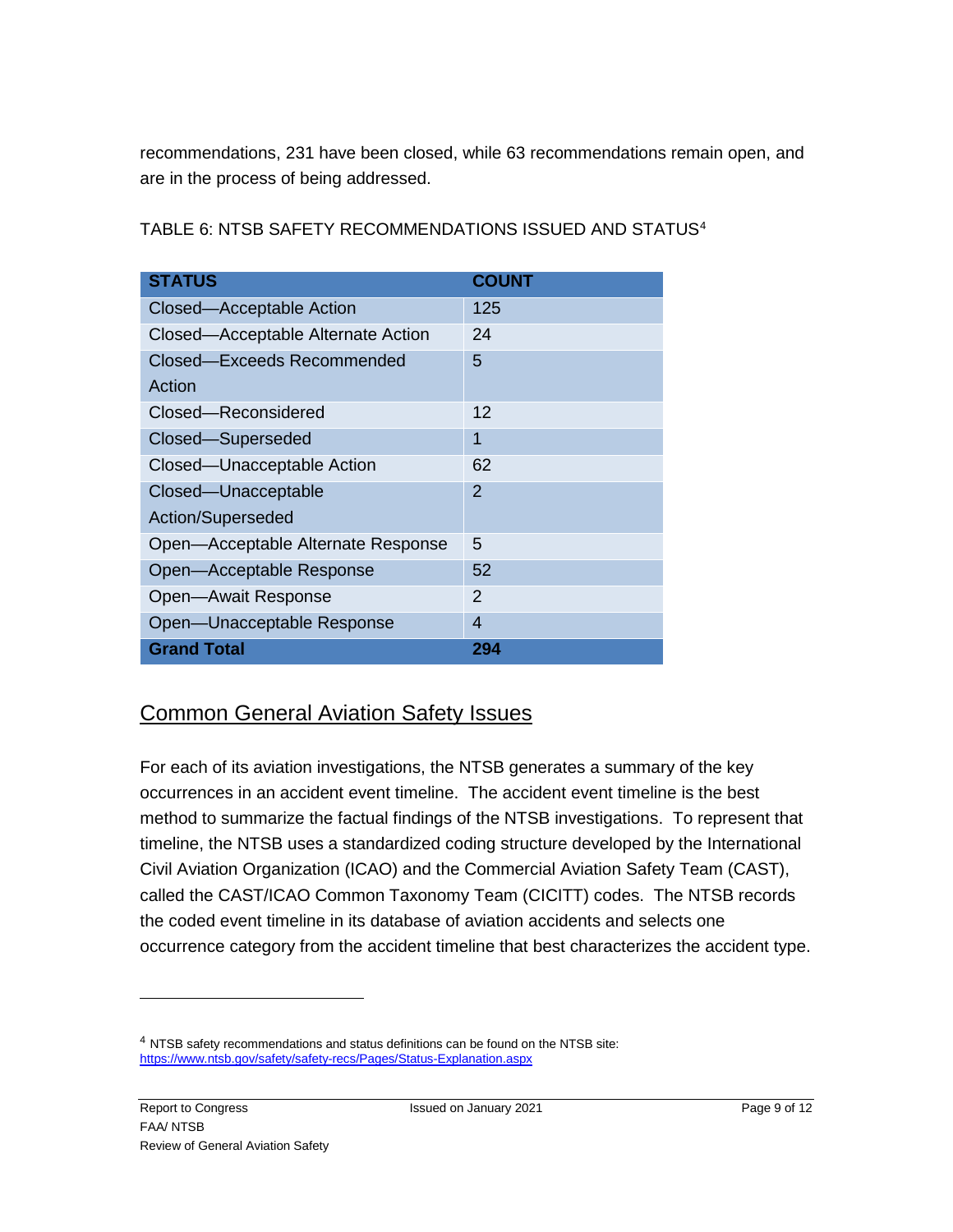Table 7 lists the 10 most common defining events in general aviation fatal accidents. The event types are listed by CICTT codes and a standardized description of the event type.

| TABLE 7: MOST COMMON DEFINING EVENTS (CICTT CODES) <sup>5</sup> |  |  |  |
|-----------------------------------------------------------------|--|--|--|
|-----------------------------------------------------------------|--|--|--|

| <b>CICTT</b>  | <b>EVENT TYPE</b>                                                            |
|---------------|------------------------------------------------------------------------------|
| <b>CODE</b>   |                                                                              |
| LOC-I         | Loss of aircraft control while, or deviation from intended flightpath,       |
|               | inflight.                                                                    |
| <b>SCF-PP</b> | Failure or malfunction of an aircraft system or component related to the     |
|               | powerplant.                                                                  |
| <b>CFIT</b>   | Inflight collision or near collision with terrain, water or obstacle without |
|               | indication of loss of control.                                               |
| <b>UIMC</b>   | Unintended flight in Instrument Meteorological Conditions (IMC).             |
| <b>SCF-NP</b> | Failure or malfunction of an aircraft system or component other than the     |
|               | powerplant.                                                                  |
| <b>MAC</b>    | An air proximity or Terrain Collision Alert System (TCAS) alert, a loss of   |
|               | separation or near midair collision, or a midair collision.                  |
| <b>FUEL</b>   | One or more powerplants experienced reduced or no power output due           |
|               | to fuel exhaustion, fuel starvation/mismanagement, fuel                      |
|               | contamination/wrong fuel, or carburetor and/or induction icing.              |
| <b>LALT</b>   | Collision or near collision with obstacles/objects/terrain while             |
|               | intentionally operating near the surface (excludes takeoff or landing        |
|               | phases).                                                                     |
| <b>CTOL</b>   | Collision with obstacles(s) during take-off or landing whilst airborne.      |
| <b>AMAN</b>   | The intentional abrupt maneuvering of the aircraft by the flight crew.       |
| <b>ARC</b>    | Any landing or takeoff involving abnormal runway or landing surface          |
|               | contact.                                                                     |

j

<span id="page-13-0"></span><sup>&</sup>lt;sup>5</sup> CICITT occurrence categories for aviation accidents and incidents: [http://www.intlaviationstandards.org/apex/f?p=240:3:9912025479147::NO::P3\\_X:OC](http://www.intlaviationstandards.org/apex/f?p=240:3:9912025479147::NO::P3_X:OC)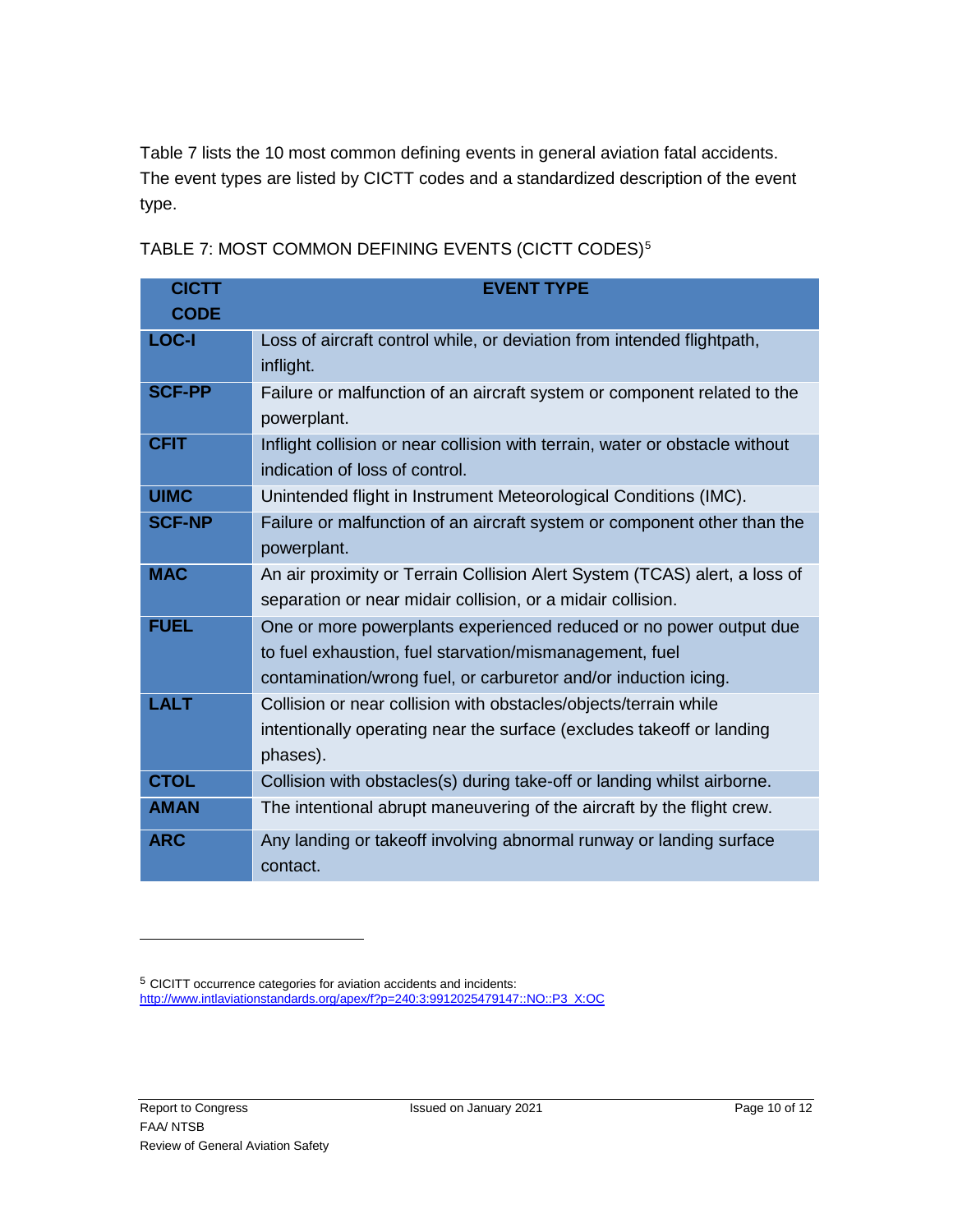## <span id="page-14-0"></span>Costs of Conducting Investigations of General Aviation Accidents

In coordination with the NTSB, the FAA has calculated that the cost for the Federal Government to conduct investigations of general aviation accidents from 2009 to 2018 was approximately \$285,184,000. This cost is based on a weighted average of approximately \$32,000 for the 8,912 accident investigations and by reviewing identified the FAA and the NTSB staff labor distribution codes associated with accident investigations.

## <span id="page-14-1"></span>Working with General Aviation Community for Increased Safety

The GAJSC is a public-private partnership working to improve general aviation safety by developing safety enhancements to mitigate risk. The partnership is comprised of representatives of the FAA, the NTSB, and industry. The GAJSC uses a data-driven, consensus-based approach to analyze aviation safety data and develop risk reduction efforts.

The GAJSC analyzes general aviation safety data to develop intervention strategies to prevent or mitigate problems associated with accident causes, called safety enhancements. Safety enhancements include procedures, training, and equipment installations that, when implemented, may reduce the likelihood of accidents in the future.

- The GAJSC is *currently* working on safety enhancements in areas that include weather technology, flight data monitoring, safety culture, direct tension indicators, survivability, and power plant system component failure.
- The GAJSC has *completed* work on safety enhancements in areas that include aeronautical decision making, over-reliance on automation, flight training after period of flight inactivity, engine monitoring technology, flight after use of medications with sedating effects, and pilot response to unexpected events.

## <span id="page-14-2"></span>**CONCLUSION**

This report provides the results of the FAA and the NTSB review of general aviation safety that was conducted pursuant to Section 308 of the FAA Reauthorization Act of 2018. The joint review affirmed that the FAA and the NTSB A have robust processes and a strong working relationship to conduct joint investigations on all aviation accidents and carefully review all available general aviation safety data. Additionally, both